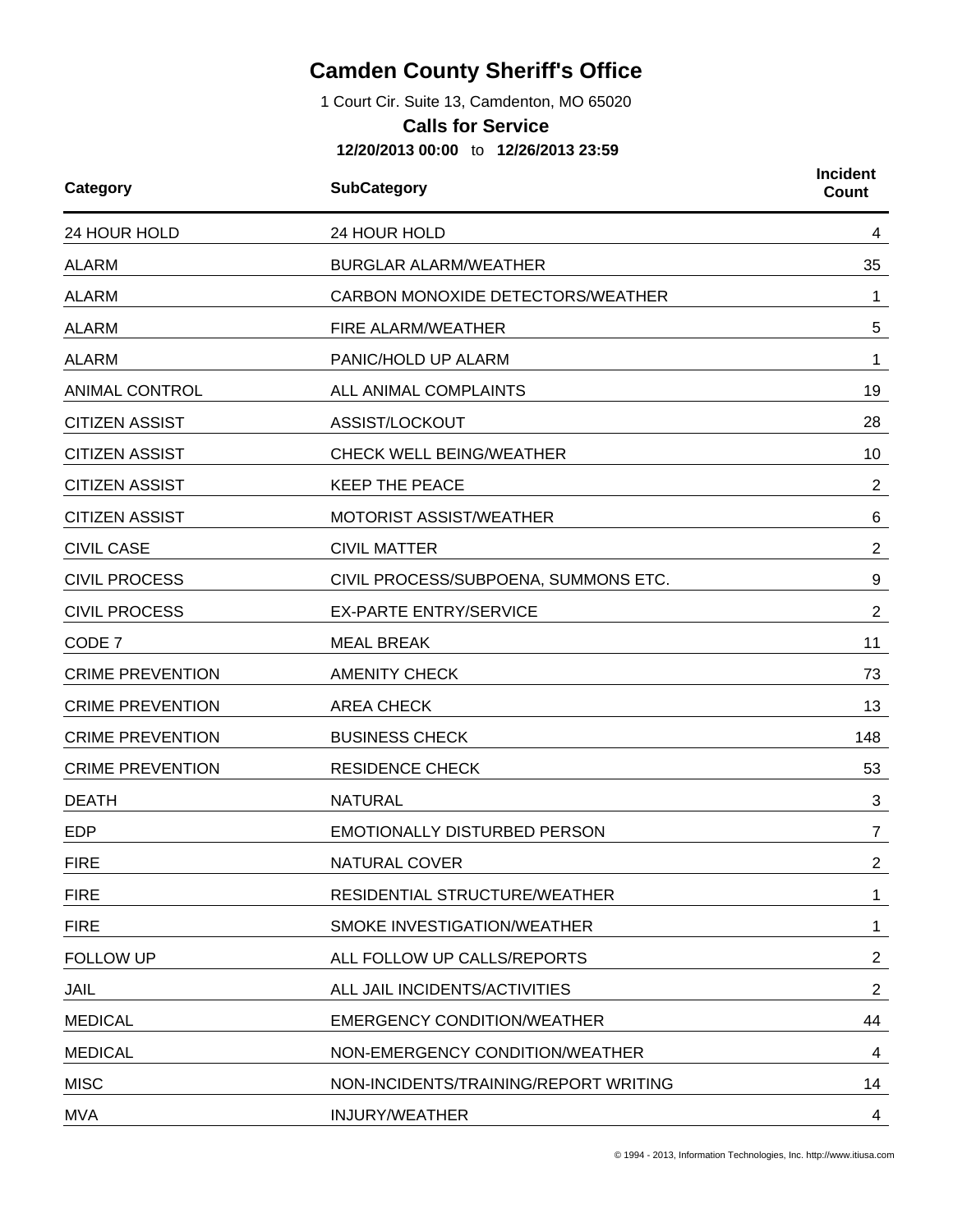| Category                             | Incident<br>Count                 |                |
|--------------------------------------|-----------------------------------|----------------|
| <b>MVA</b>                           | NON-INJURY/WEATHER                | 10             |
| <b>OTHER</b>                         | UNCLASSIFIED CALLS                | 4              |
| <b>OUTSIDE AGENCY ASSIST</b>         | ASSISTING OTHER AGENCIES          | 11             |
| <b>OUTSIDE AGENCY ASSIST</b>         | DFS INVEST ASSIST                 | 1              |
| <b>PERSONS</b>                       | <b>ASSAULT</b>                    | 1              |
| <b>PERSONS</b>                       | <b>DISTURBANCE</b>                | 9              |
| <b>PERSONS</b>                       | DOMESTIC VIOLENCE CALLS           | 4              |
| <b>PERSONS</b>                       | <b>EX-PARTE VIOLATIONS</b>        | $\overline{2}$ |
| <b>PERSONS</b>                       | <b>FIGHT IN PROGRESS</b>          | 1              |
| <b>PERSONS</b>                       | <b>HARRASMENT</b>                 | 4              |
| <b>PERSONS</b>                       | PEDESTRIAN CHECK                  | 5              |
| <b>PRISONER</b>                      | <b>TRANSPORT</b>                  | 8              |
| PROPERTY CRIMES                      | <b>BURGLARY</b>                   | 3              |
| <b>PROPERTY CRIMES</b>               | LARCENY/STEALING                  |                |
| <b>PROPERTY CRIMES</b>               | <b>LOST/RECOVERED ITEMS</b>       | 3              |
| <b>PROPERTY CRIMES</b>               | PROPERTY DAMAGE                   | 5              |
| <b>PROPERTY CRIMES</b>               | <b>TRESPASSING</b>                | 1              |
| <b>SECURITY DETAIL</b>               | <b>SECURITY DETAIL</b>            |                |
| <b>SPECIAL DETAIL</b>                | <b>SPECIAL DETAIL</b>             | 3              |
| <b>SUSPICIOUS ACTIVITY</b>           | <b>ALL TYPES</b>                  | 45             |
| <b>TRAFFIC</b>                       | ABANDONED VEHICLES/WEATHER        | 1              |
| <b>TRAFFIC</b>                       | <b>C&amp;I DRIVING COMPLAINTS</b> |                |
| <b>TRAFFIC</b>                       | ROAD HAZARD/BLOCKED-/WEATHER      | 8              |
| <b>TRAFFIC</b>                       | <b>TRAFFIC STOPS</b>              |                |
| <b>VEHICLE</b>                       | <b>CHECK/WEATHER</b>              |                |
| <b>VEHICLE</b>                       | <b>VEHICLE MAINTENANCE</b>        | 1              |
| <b>WARRANT</b>                       | <b>ARREST WARRANT</b>             | 11             |
| <b>WATER</b>                         | WATER RELATED COMPLAINTS          |                |
| <b>WEATHER</b>                       | <b>WEATHER RELATED CALL</b>       | 9              |
| 796<br><b>Total Number of Calls:</b> |                                   |                |
| Total Summons Issued: 12             |                                   |                |
| Total Arrests: 16                    |                                   |                |

DWI Arrests **0**